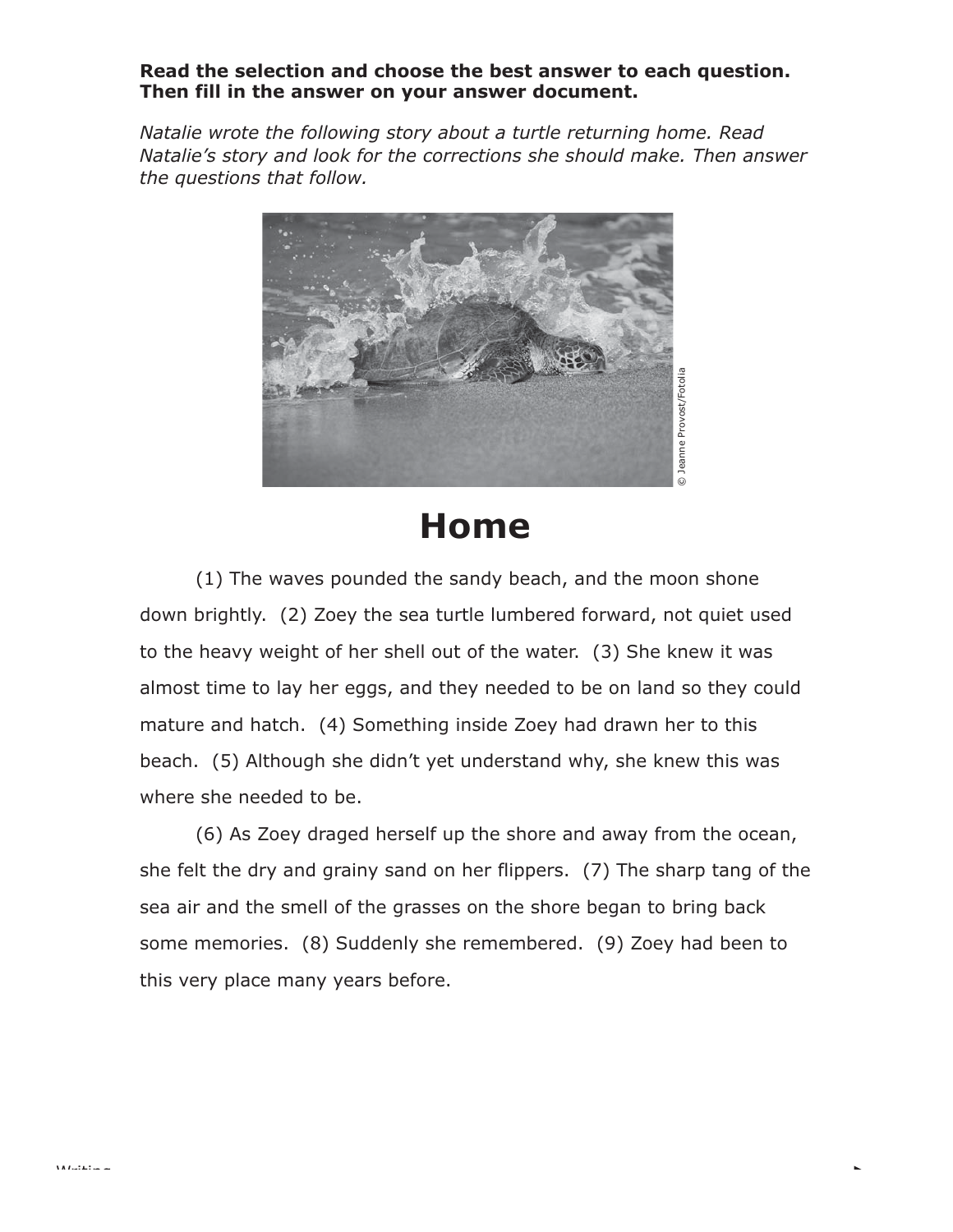(10) Zoey had been much smaller then, only about two inches long. (11) On a warm night a lot like this one, she had poked her foot out of an egg and then pushed the rest of her body threw the shell onto the sand. (12) Looking around, she noticed hundreds of other turtle hatchlings crowded on the beach. (13) Each had the same goal—to get to the water!

(14) Zoey joined the mass movement toward the waves. (15) Upon reaching the water, she splashes furiously. (16) The splashing of all the tiny turtle flippers made the water look like it was bubbling. (17) It took a very long time, but Zoey, along with many of her fellow hatchlings, finally made it out to sea.

(18) Zoey spent the next sevaral years far out in the ocean waters. (19) She grew and grew. (20) Then one day she started swimming in a new direction, not really knowing why. (21) The journey finally ended on this fine May evening. (22) And now Zoey understood. (23) She had been making her way back home.

(24) Zoey found a dry spot on the beach and began her work. (25) She used her strong flippers to fling sand to the side and make a pit under her body. (26) Inside the pit she used her back flippers to carve out a hole. (27) When Zoeys nest was complete, she laid her eggs. (28) Then she carefully covered the nest with sand and began the slow crawl back to the sea. (29) Zoey took one last look at the sandy mound, then the waves carried her away again. (30) It was time for a new generation to begin.

k.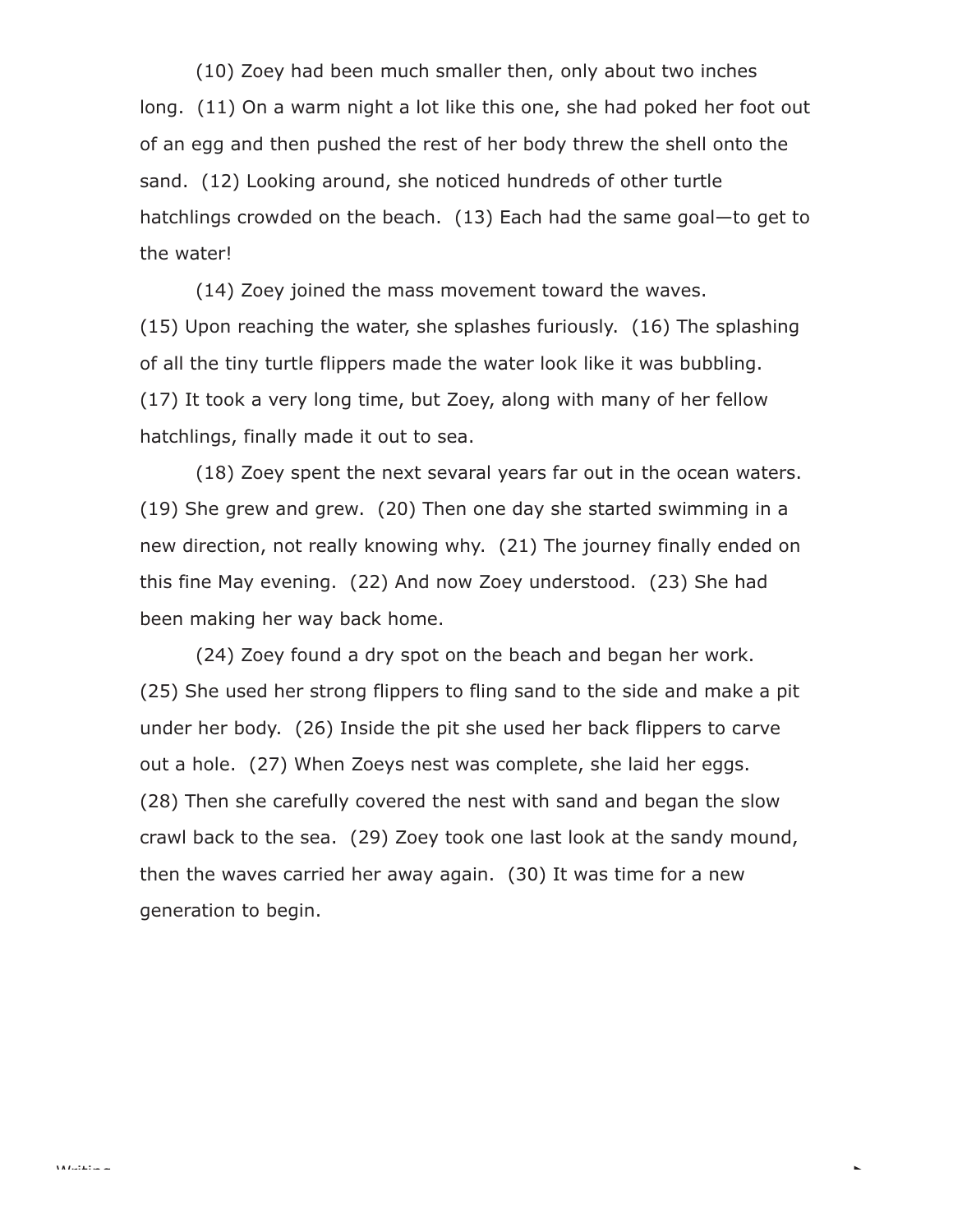- 17 What change needs to be made in sentence 2?
	- **A** Change *lumbered* to **lumbering**
	- **B** Change *not* to **she was not**
	- **C** Change *quiet* to **quite**
	- **D** No change needs to be made in sentence 2.

- 18 What change should be made in sentence 6?
	- **F** Delete *As*
	- **G** Change *draged* to **dragged**
	- **H** Change *felt* to **feeled**
	- **J** Insert a comma after *dry*

- 19 How should sentence 11 be changed?
	- **A** Change *poked* to **pokked**
	- **B** Change *an egg* to **a egg**
	- **C** Change *threw* to **through**
	- **D** Sentence 11 should not be changed.

L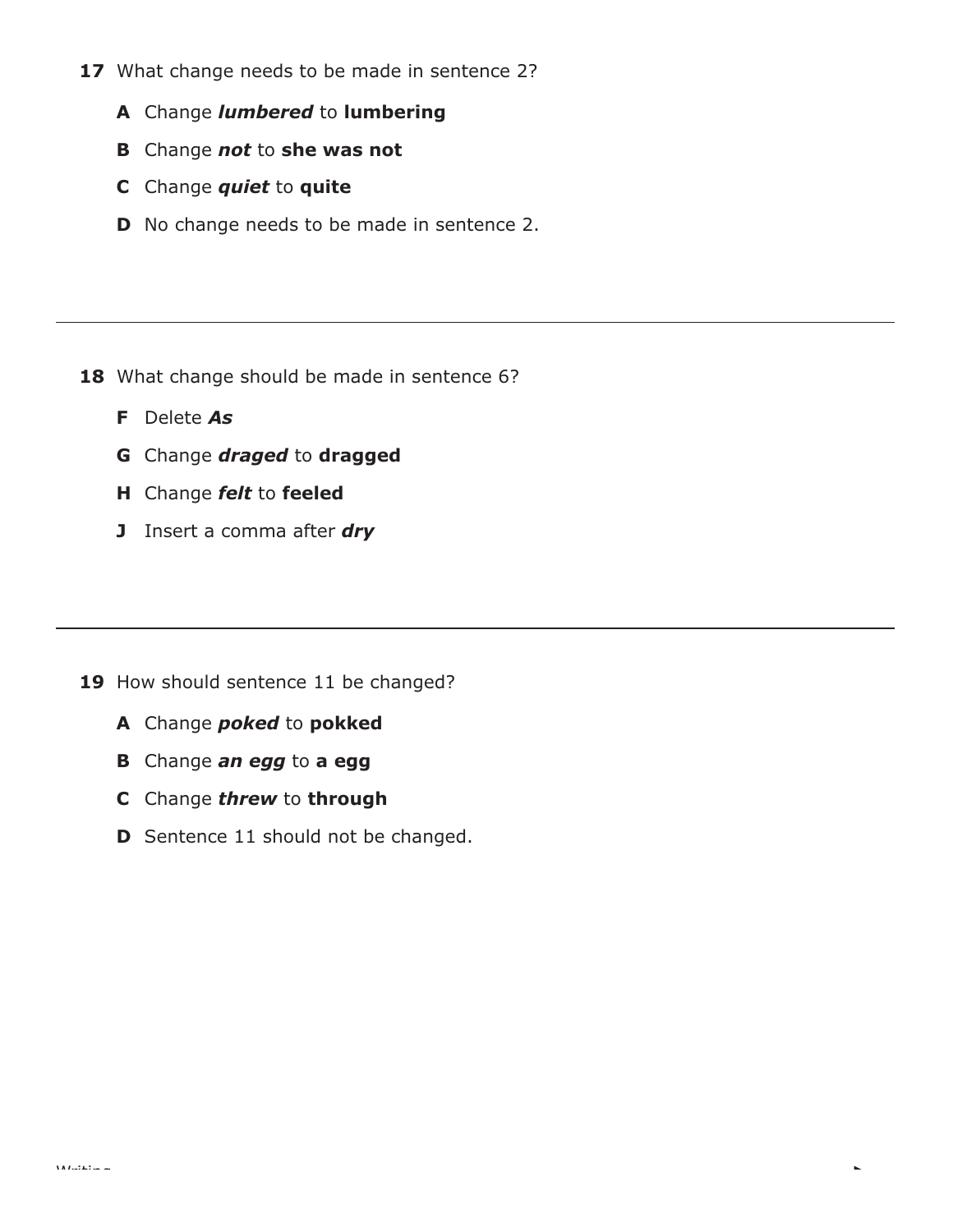- **20** What change needs to be made in sentence 15?
	- **F** Change *reaching* to **reeching**
	- **G** Change *splashes* to **splashed**
	- **H** Change *furiously* to **furious**
	- **J** No change needs to be made.

- **21** What change should be made in sentence 18?
	- **A** Change *sevaral* to **several**
	- **B** Change *far* to **she was far**
	- **C** Change *waters* to **water's**
	- **D** Change the period to a comma

- **22** What change needs to be made in sentence 24?
	- **F** Change *found* to **finds**
	- **G** Change *began* to **begun**
	- **H** Change *her work* to **their work**
	- **J** No change needs to be made in this sentence.

L